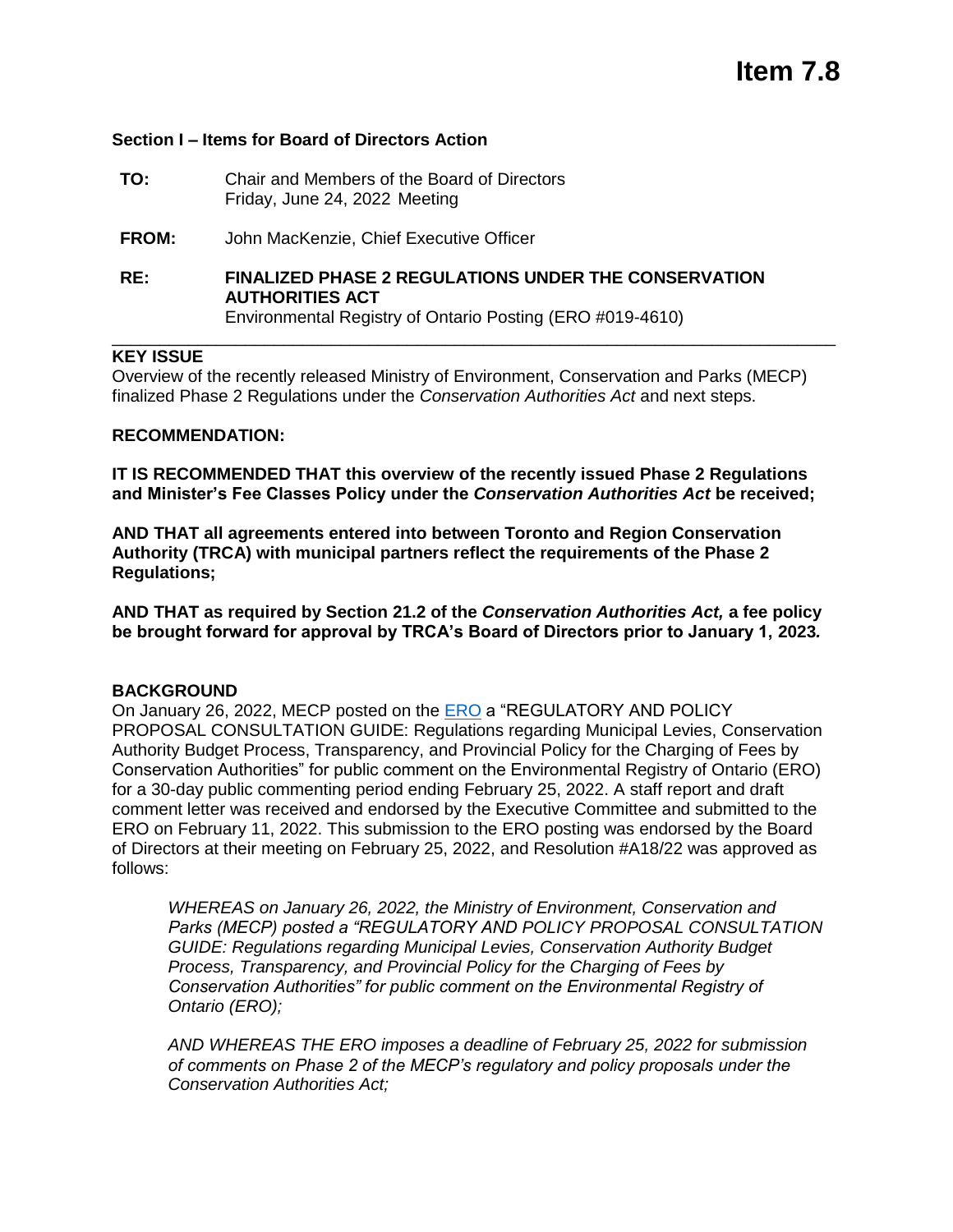*THEREFORE, LET IT BE RESOLVED THAT Toronto and Region Conservation Authority (TRCA) draft comments to ERO #019-4610 be endorsed with any comments from the Executive Committee of the Board of Directors to inform the final submission to the ERO;*

*AND FURTHER THAT staff report back to the Board of Directors on February 25, 2022, with TRCA's final ERO submission for information and with any further recommendations based on planned discussions with MECP staff;*

*AND FURTHER THAT the Chief Financial and Operating Officer, so advise TRCA's partner municipalities, the Ministry of Environment, Conservation and Parks, and Conservation Ontario.*

# **RATIONALE**

On April 22, 2022, MECP posted the Notice of Decision and the Phase 2 regulations and the Minister's Fee Classes Policy on the [ERO.](https://ero.ontario.ca/notice/019-4610#decision-details) The notice includes a summary of the 24 comments received as consultation feedback and responses to that feedback. The regulations address the municipal levy funding mechanism (now referred to as "apportionment"), the conservation authority budget process and transparency measures, pursuant to the recent amendments to the Act. The Minister's fee policy identifies broad classes of fees under which conservation authorities may charge user fees.

The Phase 2 regulations align with TRCA's framework for implementing the amendments to the Act in respect of the three categories of programs and services, being: Category 1 – legislated as mandatory by the Province, Category – 2 requested by partner municipalities, and Category 3 – other programs and services that the conservation authority determines are advisable to further the purpose of the Act. The budget regulation provides clarification that will enable streamlining the budget process and agreement framework with participating municipalities, in particular, through its provisions governing the apportionment for non-mandatory services and general expenses related to mandatory and non-mandatory services. The Minister's Fee Classes Policy generally reflects TRCA's existing administration of its fee schedules for user fees, and summarizes additional requirements and procedures under the Act for the reconsideration and appeal of fees.

Through engagement with our partner municipalities on the inventory and the agreement framework for non-mandatory programs and services, TRCA is at the forefront of meeting the new regulatory requirements, as we continue to establish comprehensive, updated Memorandums of Understanding (MOUs) with participating municipalities and partner municipalities. Based on feedback received from our municipalities to date, TRCA does not anticipate any changes to its self-sustaining programs and services that benefit our watersheds and the close to 5 million residents and diverse stakeholders within our jurisdiction. Since the outset of this process, TRCA has been supportive of agreements to ensure transparency and accountability with our stakeholders and funding partners.

The following sections of this report provide a high-level overview of the new regulations filed on April 20, 2022, and the new Minister's Fee Classes Policy dated April 11, 2022, and the timing for coming into force.

## **Ontario Regulation 402/22: Budget and Apportionment**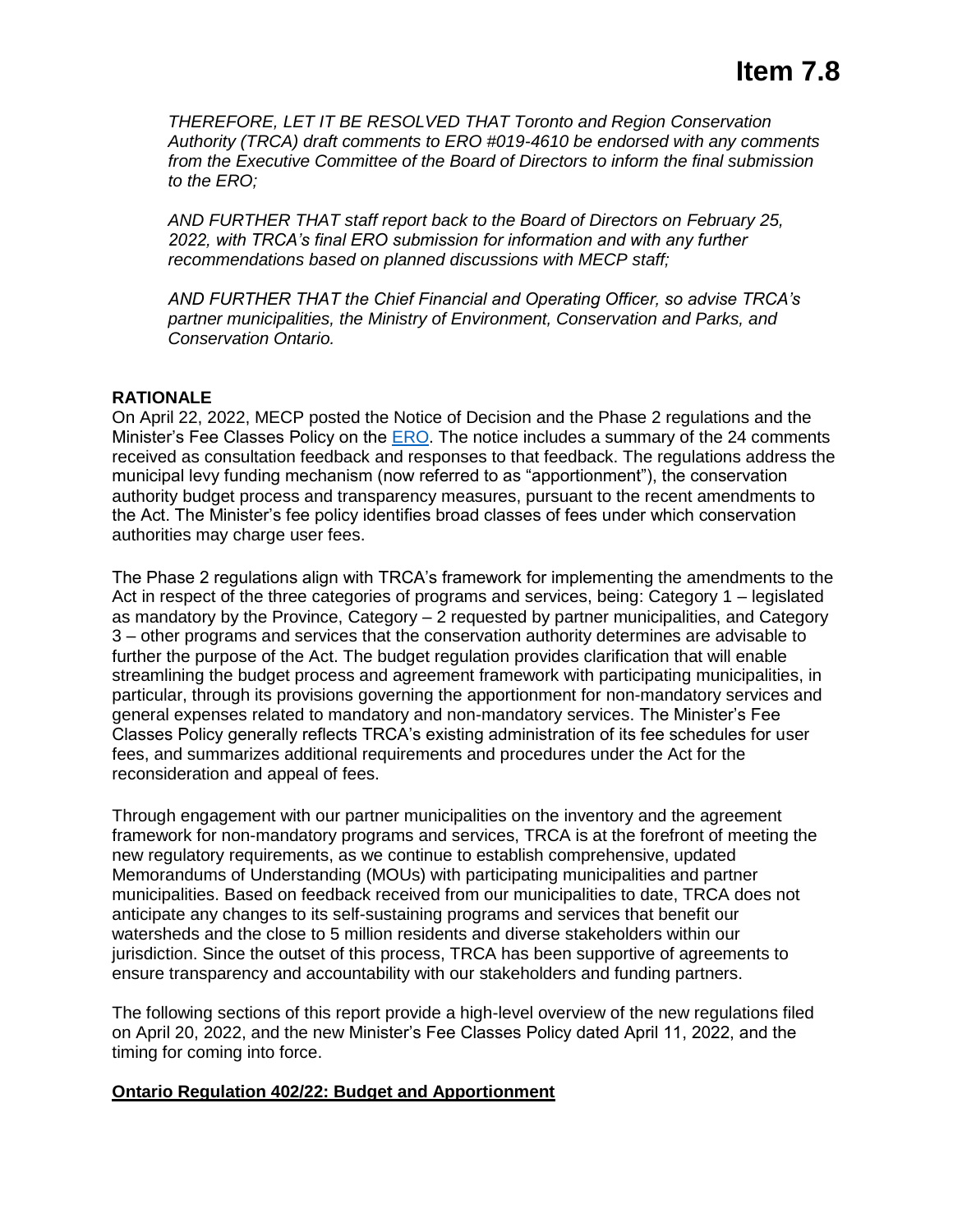This regulation, (refer to *Attachment 1*), prescribes certain requirements for a conservation authority's budget process and apportionment methods and includes revocation of the current regulations that govern levies. The regulation sets out the process conservation authorities must follow when preparing a budget, including consultations and rules and procedures governing budget meetings. These requirements will require minor adjustments to TRCA's existing budget process and consultations. In addition, the regulation prescribes the methods for apportioning operating expenses and capital costs to participating municipalities for Category 1, Category 2 and Category 3 programs and services. The Province has advised that the regulation will take effect July 1, 2023 and apply to budgets for subsequent calendar years.

## **Ontario Regulation 401/22, Determination Of Amounts Under Subsection 27.2 (2) of the Act**

This regulation, (refer to *Attachment 2*), deals with the determination of the apportionment under subsection 27.2 (2) of the Act, which pertains to specified municipalities that are designated by regulation for a source protection authority/area under the *Clean Water Act, 2006* or designated under a regulation of *the Lake Simcoe Protection Plan, 2008* as a municipality in the Lake Simcoe Region Conservation Authority. It does not apply to TRCA. The Province has advised that the regulation will take effect July 1, 2023 and apply to budgets for subsequent calendar years.

# **Ontario Regulation 400/22: Information Requirements**

This regulation, (refer to *Attachment 3*), seeks to increase transparency of conservation authority operations by requiring the public posting of prescribed information on a Governance section of a conservation authority's website, including information about the conservation authority's members, meetings, draft and final budgets, and certain agreements between CAs and municipalities for programs and services. The Province has clarified that Category 2 MOUs to be posted to a conservation authority's website are higher level parent agreements that typically run several years, that procurement agreements are not required to be posted to the conservation authority's website, and that any information or document required to be posted is also subject to the provisions of the *Municipal Freedom of Information and Protection of Privacy Act*. TRCA is already generally compliant with these requirements through the posting of information and existing plan review MOUs on the Governance page of its website. The regulation provides that it comes into force on July 1, 2022.

### **Ontario Regulation 399/22, Amending O. Reg. 687/21 (Transition Plans And Agreements For Programs And Services Under Section 21.1.2 of the Act)**

This regulation, (refer to *Attachment 4*), amends the transition regulation regarding the use of user fees for Category 3 programs and services, where a cost apportioning agreement is in place. The Province has advised that the amendment to the regulation will be proclaimed into force effective January 1, 2023.

## **Minister's Fee Classes Policy**

As per the decision notice on the ERO, the Minister has also released a Minister's Fee Classes Policy (refer to **Attachment 5**). This policy includes the list of the classes of programs and services for which a conservation authority may charge a fee. Pursuant to the new Section 21.2 of the Act, a conservation authority may only charge a user fee for a program or service if it is set out in this list. The Minister's policy provides that in order for a conservation authority to charge a fee, the User-Pay Principle must be appropriate, which is when a class of persons directly benefits from a program or service delivered by a conservation authority. Further, Section 21.2 of the Act requires a conservation authority to administer the charging of fees in a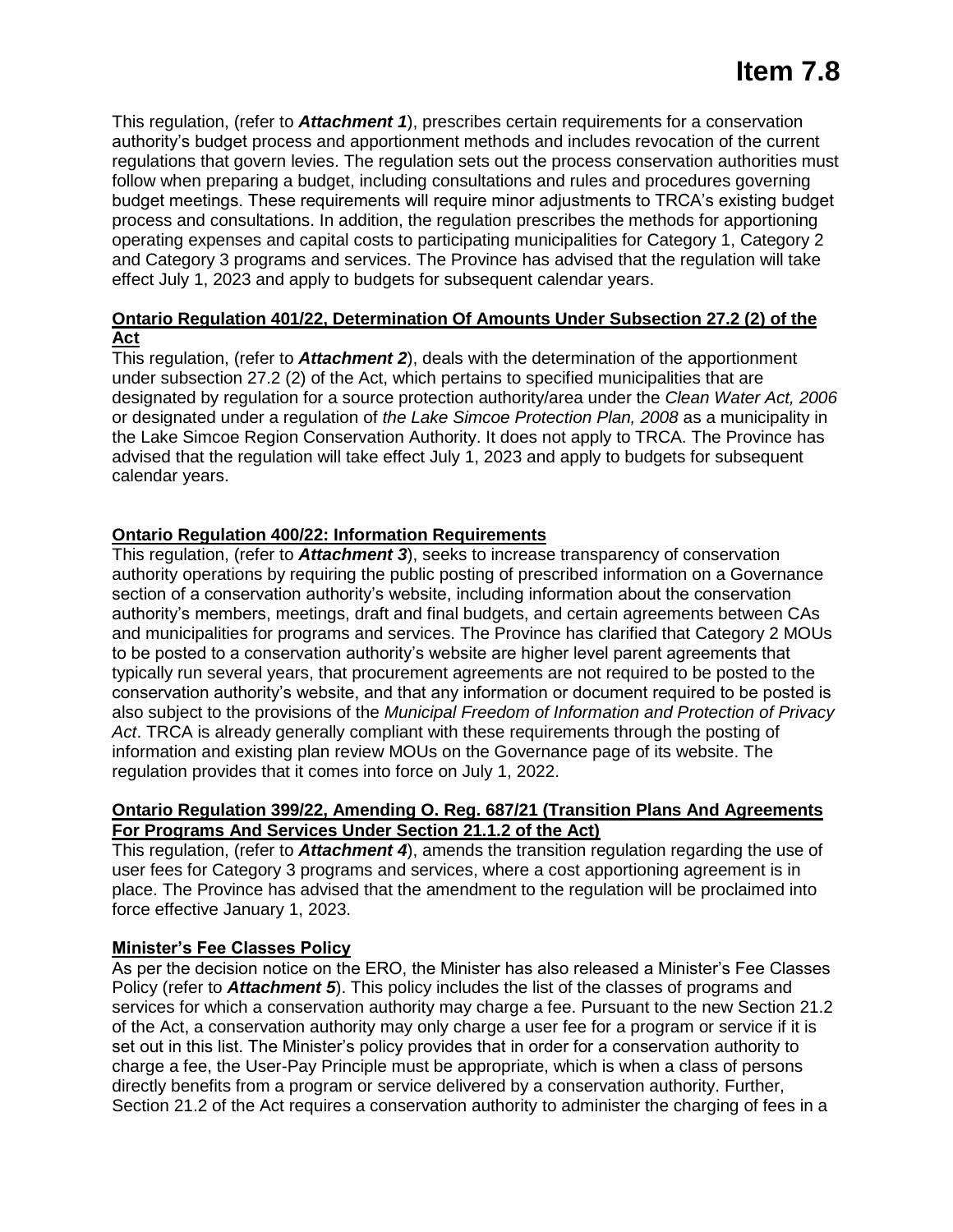transparent and accountable manner by adopting, publishing and maintaining a written fee policy, including provision for reconsideration of the fee charged and appeal of the reconsideration decision or non-decision. In addition, where Category 2 or Category 3 programs and services are provided pursuant to an MOU or cost apportioning agreement, respectively, the provisions of such agreements shall include provisions permitting the conservation authority to charge a user fee for the program or service. The Minister's Fee Classes Policy is generally consistent with TRCA's existing administration of its fee schedules for user fees. TRCA's updated fee policy will incorporate the new requirements and procedures under the Act for the reconsideration and appeal of fees. The Province has advised that the new Section 21.2 will be proclaimed into force on January 1, 2023.

# **Relationship to Building the Living City, the TRCA 2013-2022 Strategic Plan**

This report supports the following strategies set forth in the TRCA 2013-2022 Strategic Plan: **Strategy 2 – Manage our regional water resources for current and future generations Strategy 4 – Create complete communities that integrate nature and the built environment**

**Strategy 7 – Build partnerships and new business models**

**Strategy 8 – Gather and share the best sustainability knowledge**

**Strategy 12 – Facilitate a region-wide approach to sustainability**

## **FINANCIAL DETAILS**

TRCA staff are engaged in this policy analysis work per the normal course of duty, with funding support provided by TRCA's participating municipalities to account 120-12. No additional funding is proposed to support the policy analysis work associated with implementing the recommendations set out in this report.

## **DETAILS OF WORK TO BE DONE**

TRCA staff are undertaking the following next steps:

- Updating agreement templates in accordance with the streamlined agreement framework enabled through the Phase 2 regulations.
- Continuing to work with partner municipalities to finalize and execute agreements in 2022 and 2023 and ensure coordination with the budget process as it pertains to participating municipalities.
- Bringing forward a fee policy for approval by TRCA's Board of Directors prior to January 1, 2023, reflecting the requirement of the Act and the Minister's Fee Classes Policy.
- Ongoing communication updates to TRCA's Board of Directors on work underway to update and achieve agreements with upper and lower tier municipalities.

**Report prepared by: Barbara Montgomery Email: [barbara.montgomery](mailto:barbara.montgomery@trca.ca)@trca.ca For Information contact: Barbara Montgomery, (437) 880-1952, Laurie Nelson, (437) 880- 2282** 

**Email: [barbara.montgomery](mailto:barbara.montgomery@trca.ca)@trca.ca, [laurie.nelson@trca.ca](mailto:laurie.nelson@trca.ca)  Date: June 21, 2022 Attachments: 5**

Attachment 1: Ontario Regulation 402/22, Budget and Apportionment